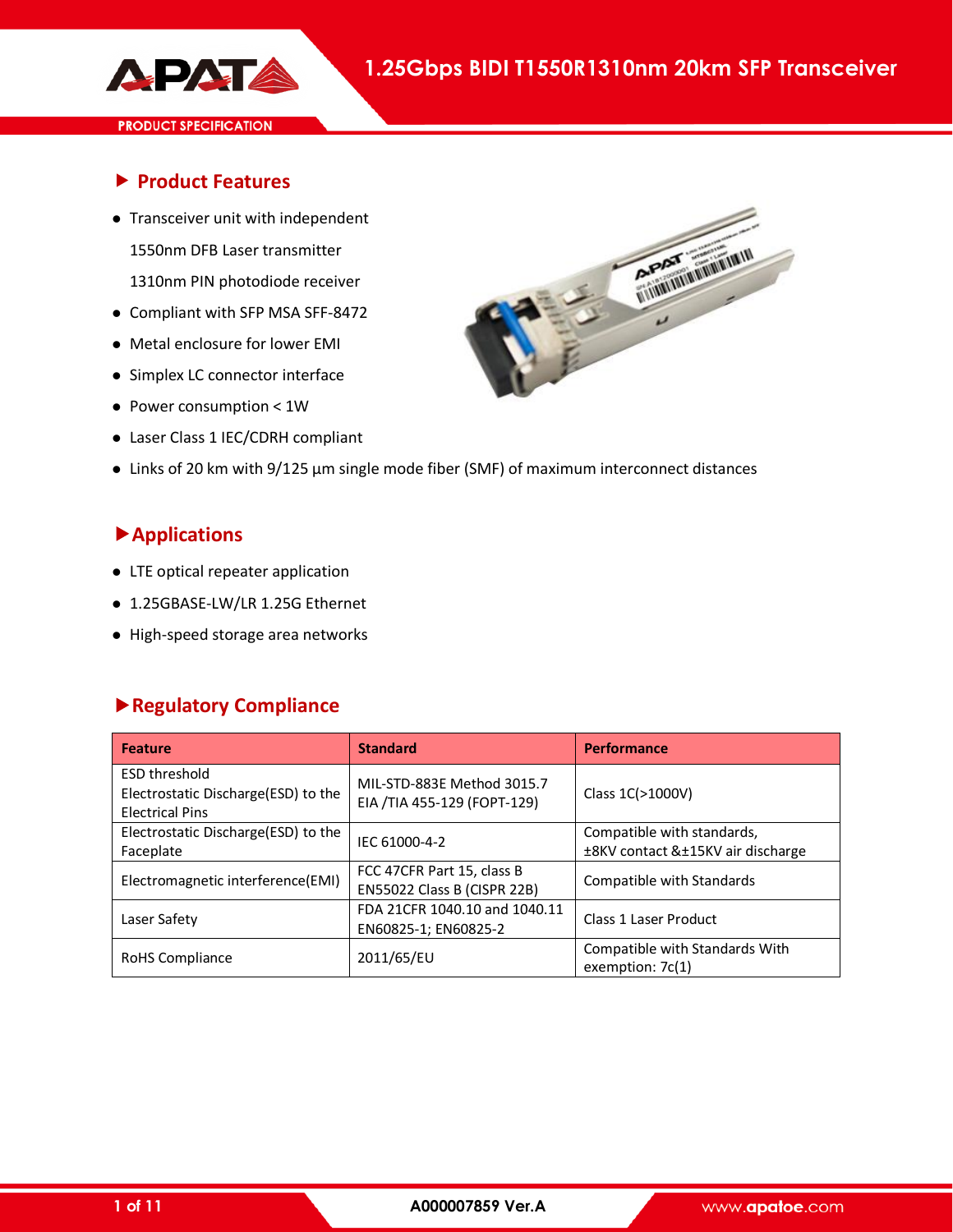# **Performance Specifications**

#### **Absolute Maximum Ratings**

| <b>Parameter</b>                    | <b>Symbol</b>       | <b>Min</b> | <b>Max</b> | <b>Units</b> | <b>Notes</b>   |
|-------------------------------------|---------------------|------------|------------|--------------|----------------|
| Storage Temperature (Non-operating) | $T_{\sf stg}$       | -5         | $+70$      | °C           |                |
| <b>Relative Humidity</b>            | RH                  | 0          | 85         | %            |                |
| Operating case temperature          | $T_{\text{case}}$   | $-40$      | $+85$      | °C           | MTSBC55MIL-STW |
|                                     | $T_{\text{case}}$   | -5         | $+70$      | °C           | MTSBC55MCL-STW |
| Input Voltage                       |                     | <b>GND</b> | <b>Vcc</b> | $\vee$       |                |
| Power Supply Voltage                | $V_{cc}$ - $V_{ee}$ | $-0.5$     | $+3.6$     | v            |                |

### **Recommended Operating Conditions**

| Parameter                        | <b>Symbol</b>          | <b>Min</b> | <b>Typ</b> | <b>Max</b> | <b>Units</b> | <b>Notes</b> |
|----------------------------------|------------------------|------------|------------|------------|--------------|--------------|
| Power Supply Voltage             | $V_{cc}$               | 3.13       | 3.3        | 3.46       | v            |              |
| Power Supply Current@3.3         | <b>I</b> <sub>CC</sub> |            |            | 300        | mA           |              |
| Data Rate                        |                        |            | 1.25       |            | Gb/s         |              |
| I <sup>2</sup> C clock frequency |                        |            | 100        | 400        | <b>KHz</b>   |              |
| Power consumption Max            |                        |            |            |            | W            |              |

### **● Optical and Electrical Characteristics**

| <b>Transmitter optical Characteristics</b> |                          |                            |            |            |              |              |  |  |
|--------------------------------------------|--------------------------|----------------------------|------------|------------|--------------|--------------|--|--|
| <b>Parameter</b>                           | <b>Symbol</b>            | <b>Min</b>                 | <b>Typ</b> | <b>Max</b> | <b>Units</b> | <b>Notes</b> |  |  |
| Support data rate                          | $\overline{\phantom{a}}$ |                            | 1.25       |            | Gb/s         |              |  |  |
| Center Wavelength                          | λ                        | 1260                       | 1310       | 1360       | nm           |              |  |  |
| Spectral Width (RMS)                       | Δλ                       |                            |            | 3          | nm           |              |  |  |
| Average Optical Output Power               | Po                       | -9                         |            | $-3$       | dBm          |              |  |  |
| <b>Extinction Ratio</b>                    | Er                       | 9                          |            |            | dB           |              |  |  |
| Transmitter jitter                         | Ulp-p                    |                            |            | 0.1        |              |              |  |  |
| Data Input Swing Differential              | <b>VINPP</b>             | 360                        |            | 1400       | mV           |              |  |  |
| Relative intensity Noise                   | Rin                      |                            |            | $-128$     | dB/Hz        |              |  |  |
| Optical return loss tolerance              |                          |                            |            | 12         | dB           |              |  |  |
| Output Eye Diagram                         |                          | Compliant with IEEE802.3 z |            |            |              |              |  |  |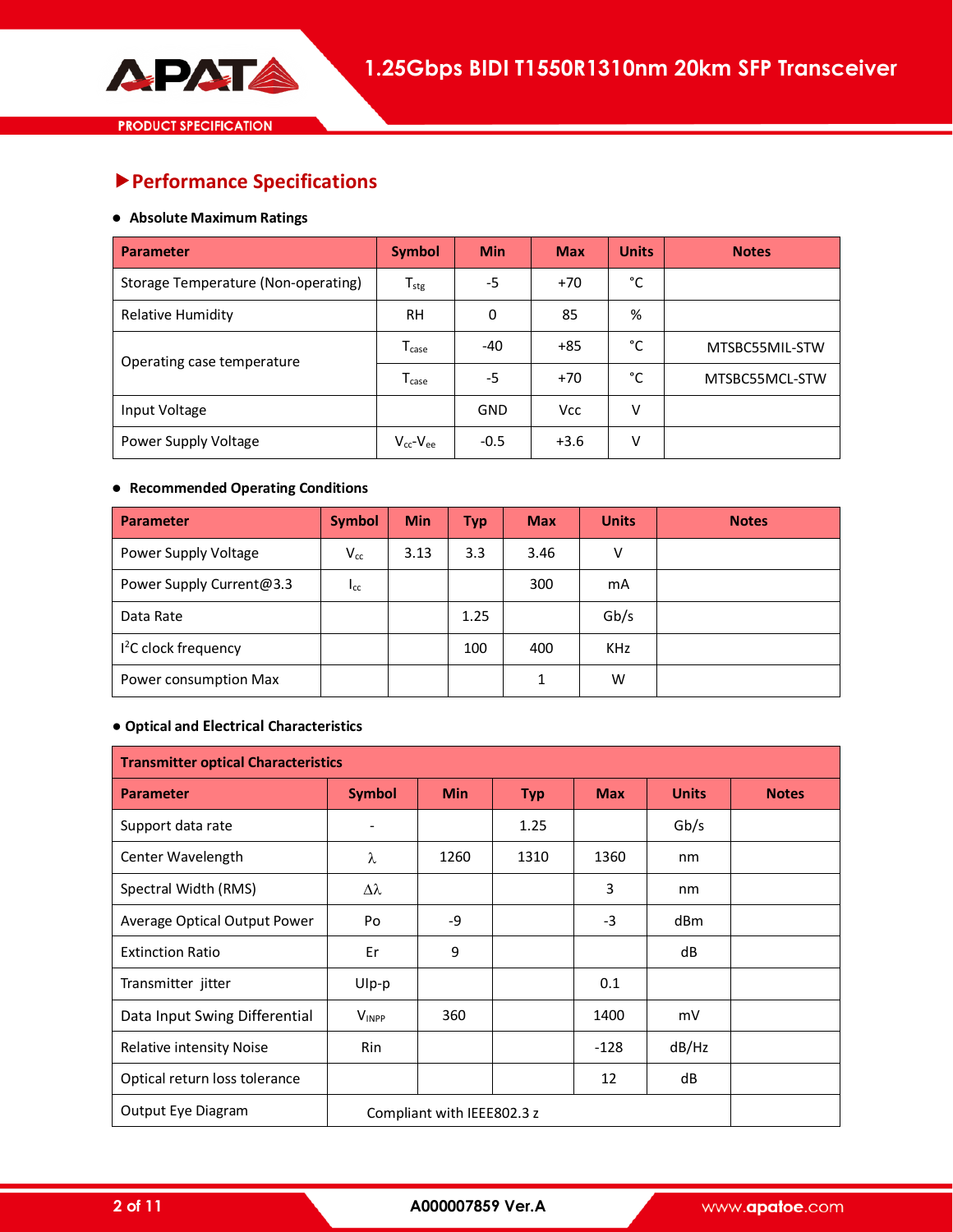

| <b>PRODUCT SPECIFICATION</b> |  |  |
|------------------------------|--|--|
|                              |  |  |

| <b>Receiver Optical Characteristics</b> |                  |            |            |            |                 |              |
|-----------------------------------------|------------------|------------|------------|------------|-----------------|--------------|
| <b>Parameter</b>                        | <b>Symbol</b>    | <b>Min</b> | <b>Typ</b> | <b>Max</b> | <b>Units</b>    | <b>Notes</b> |
| Support data rate                       |                  |            | 1.25       |            | Gb/s            |              |
| Operate Wavelength                      |                  | 1530       | 1550       | 1570       | nm              |              |
| Sensitivity (EOL)                       | $S_{en}$         |            |            | $-23$      | dBm             |              |
| Saturation                              | $P_{\text{sat}}$ | $-3$       |            |            | dBm             |              |
| <b>LOS Asserted</b>                     |                  | $-35$      |            |            | dBm             |              |
| <b>LOS De-Asserted</b>                  |                  |            |            | $-24$      | dB <sub>m</sub> |              |
| LOS Hysteresis                          |                  | 0.5        |            |            | dB              |              |
| Data Output Swing Differential          | <b>VOUTPP</b>    | 600        |            | 1200       | mV              |              |
| Receiver reflectance                    | <b>RRx</b>       |            |            | $-12$      | dB              |              |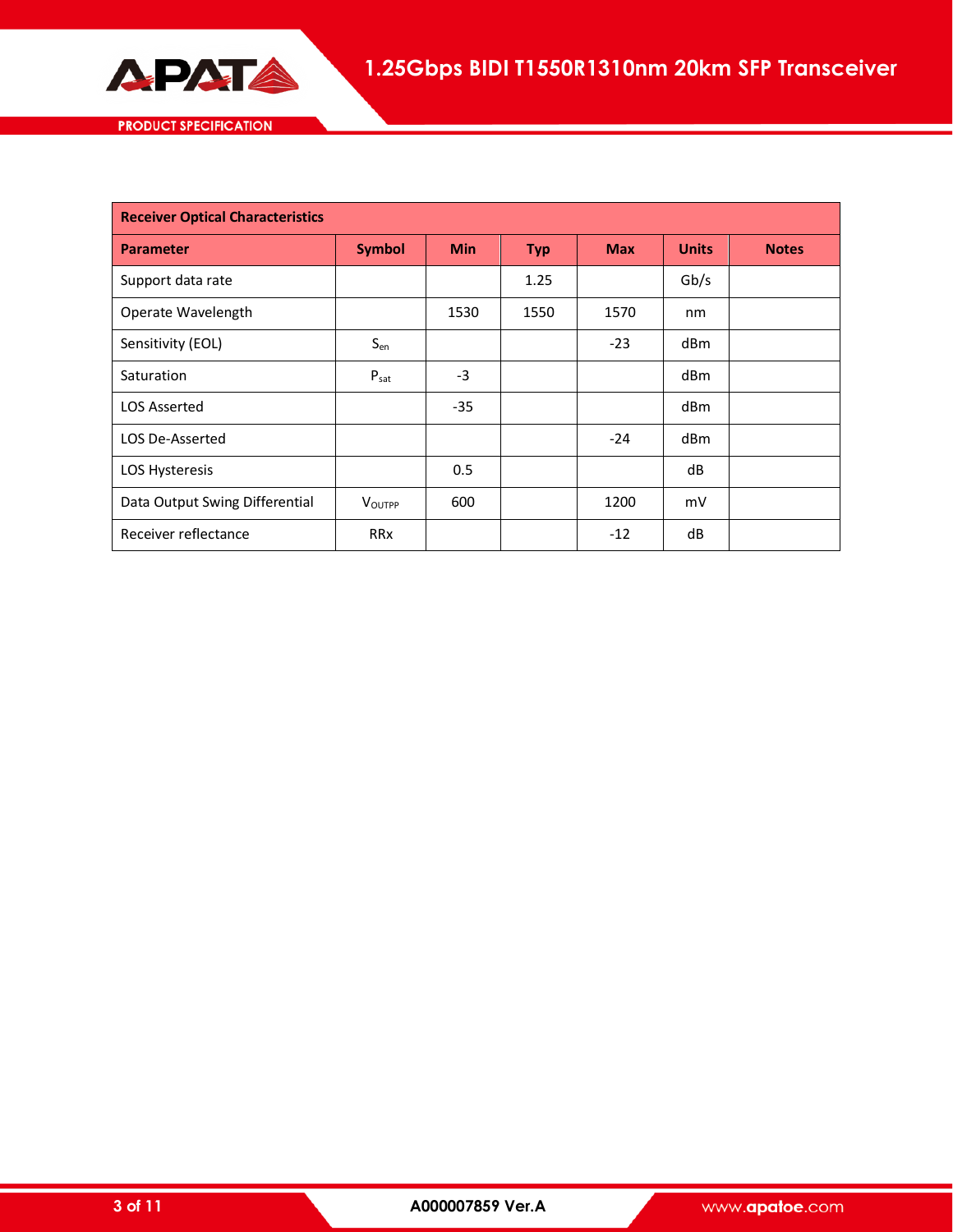

### **Pin Definitions**

**Host PCB Pinout Top View**



|                | <b>Pin Description</b> |                    |                                                                                     |  |  |  |
|----------------|------------------------|--------------------|-------------------------------------------------------------------------------------|--|--|--|
| Pin            | <b>Name</b>            | <b>Description</b> | <b>Note</b>                                                                         |  |  |  |
| 1              | VeeT                   | VeeT               | <b>Transmitter Ground</b>                                                           |  |  |  |
| $\overline{2}$ | <b>TX Fault</b>        | <b>TX Fault</b>    | <b>Transmitter Fault Indication</b>                                                 |  |  |  |
| 3              | <b>TX Disable</b>      | <b>TX Disable</b>  | <b>Transmitter Disable</b>                                                          |  |  |  |
| 4              | MOD-DEF2               | <b>SDA</b>         | 2-wire Serial Interface Data Line (Same as MOD-DEF2 in INF-<br>8074i)               |  |  |  |
| 5              | MOD-DEF1               | <b>SCL</b>         | 2 Wire Serial Interface Data Line (Same as<br>MOD-DEF1 as defined in the INF-8074i) |  |  |  |
| 6              | MOD-DEF0               | MOD-ABS            | Module Absent, Connected to VeeT or VeeR in the module.                             |  |  |  |
| 7              | Rate Select            | RS <sub>0</sub>    | SFP+ RX Rate Select, optional                                                       |  |  |  |
| 8              | <b>LOS</b>             | LOS                | Loss of Signal                                                                      |  |  |  |
| 9              | VeeR                   | RS1                | SFP+ TX Rate Select, optional                                                       |  |  |  |
| 10             | <b>VeeR</b>            | <b>VeeR</b>        | <b>Receiver Ground</b>                                                              |  |  |  |
| 11             | VeeR                   | <b>VeeR</b>        | <b>Receiver Ground</b>                                                              |  |  |  |
| 12             | RD-                    | RD-                | Inv. Received Data Out                                                              |  |  |  |
| 13             | $RD+$                  | $RD+$              | <b>Received Data Out</b>                                                            |  |  |  |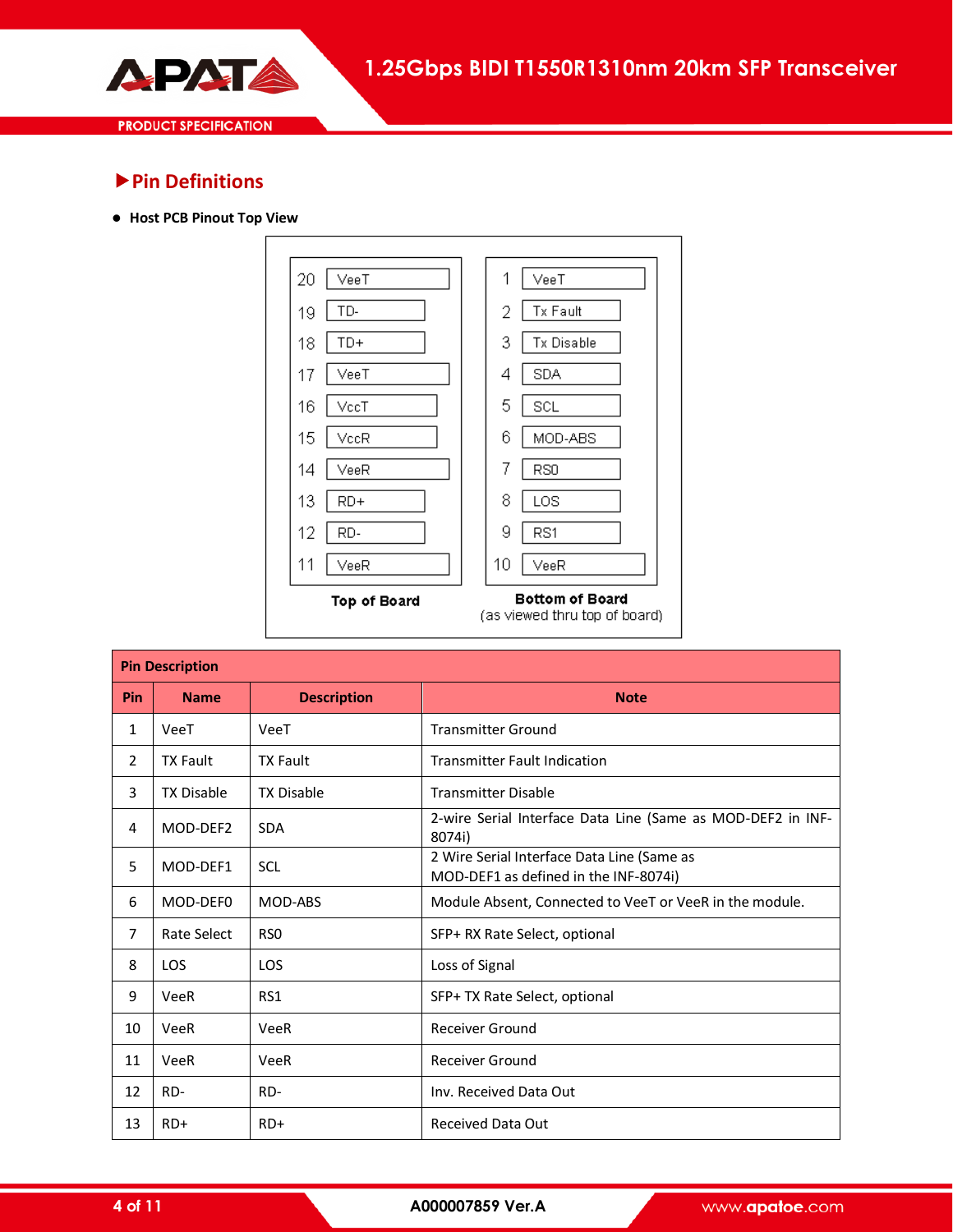

| 14 | VeeR        | VeeR        | <b>Receiver Ground</b>    |
|----|-------------|-------------|---------------------------|
| 15 | <b>VccR</b> | <b>VccR</b> | <b>Receiver Power</b>     |
| 16 | VccT        | <b>VccT</b> | <b>Transmitter Power</b>  |
| 17 | VeeT        | VeeT        | <b>Transmitter Ground</b> |
| 18 | TD+         | TD+         | Transmit Data In          |
| 19 | TD-         | TD-         | Inv. Transmit Data In     |
| 20 | VeeT        | VeeT        | <b>Transmitter Ground</b> |

Notes:

- 1. TX Fault is an open collector/drain output, which should be pulled up with a 4.7K–10KΩ resistor on the host board. Pull up voltage between 2.0V and VccT +0.3V. When high, output indicates a laser fault of some kind. Low indicates normal operation. In the low state, the output will be pulled to < 0.4V.
- 2. TX disable is an input that is used to shut down the transmitter optical output. It is pulled up within the module with a 4.7–10 KΩ resistor. Its states are:

| Low $(-0.3 - 0.8V)$ :        | Transmitter on              |
|------------------------------|-----------------------------|
| $(>0.8, < 2.0V)$ :           | Undefined                   |
| High $(2.0 - VccT + 0.3V)$ : | <b>Transmitter Disabled</b> |
| Open:                        | <b>Transmitter Disabled</b> |

- 3. Mod-ABS shall be pulled up with a 4.7K 10KΩ resistor on the host board. The pull-up voltage shall be VccT or VccR.
- 4. LOS (Loss of Signal) is an open collector/drain output, which should be pulled up with a 4.7K 10KΩ resistor. Pull up voltage between 2.0V and VccR+0.3V. When high, this output indicates the received optical power is below the worst-case receiver sensitivity (as defined by the standard in use). Low indicates normal operation. In the low state, the output will be pulled to < 0.4V.
- 5. VeeR and VeeT may be internally connected within the SFP+ module.
- 6. RD-/+: These are the differential receiver outputs. They are AC coupled 100Ω differential lines which should be terminated with 100Ω (differential) at the user SERDES. The AC coupling is done inside the module and is thus not required on the host board.
- 7. VccR and VccT are the receiver and transmitter power supplies. They are defined as  $3.3V \pm 5%$  at the SFP connector pin. Recommended host board power supply filtering is shown below. Inductors with DC resistance of less than 1Ω should be used in order to maintain the required voltage at the SFP input pin with 3.3V supply voltage. VccR and VccT may be internally connected within the SFP transceiver module.
- 8. TD-/+: These are the differential transmitter inputs. They are AC-coupled, differential lines with 100Ω differential termination inside the module. The AC coupling is done inside the module and is thus not required on the host board.
- 9. RS0 and RS1 Internally pulled down per SFF-8431 Rev 4.1.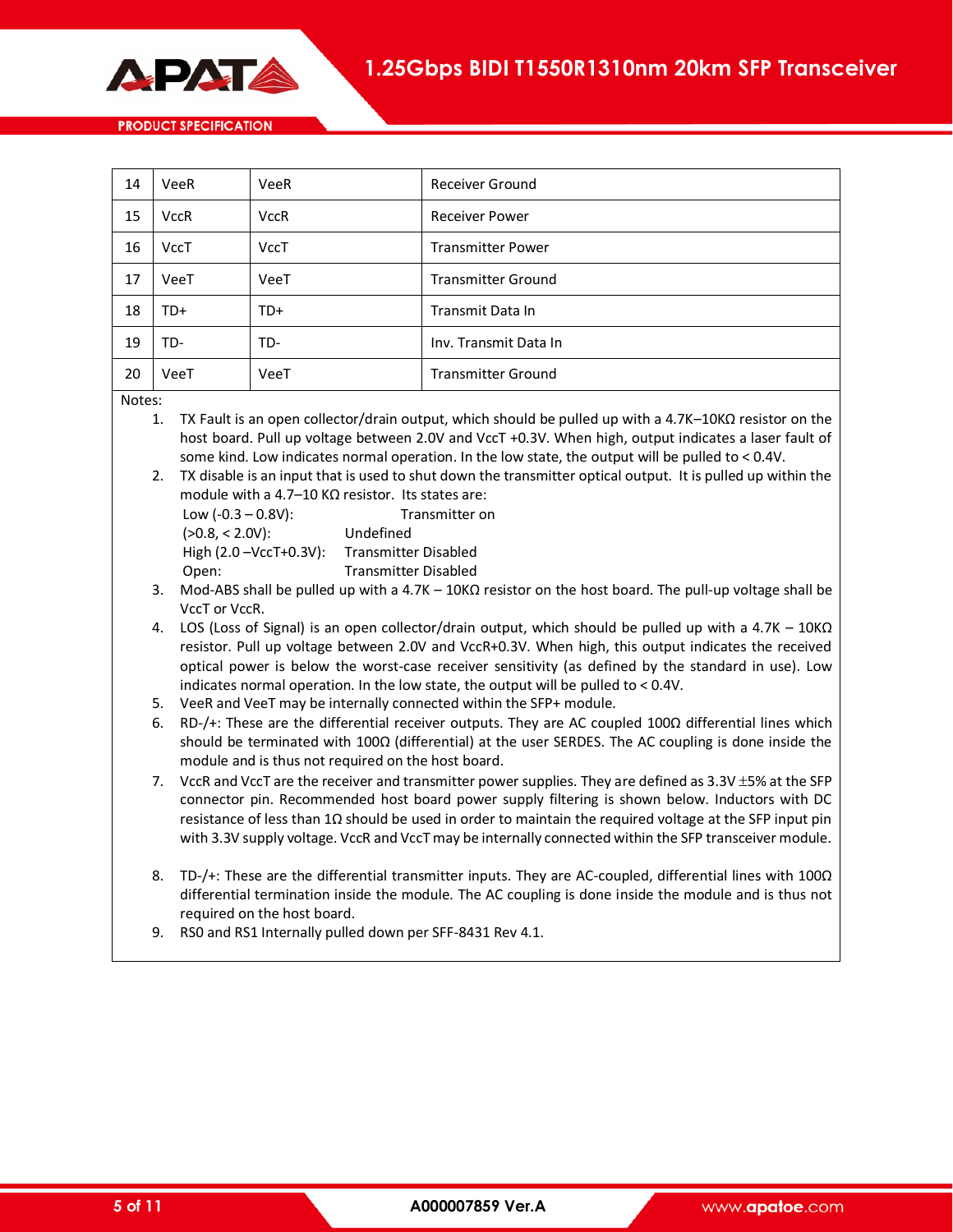

## **Recommended Circuit**

**Recommended Host Board Power Supply Circuit**

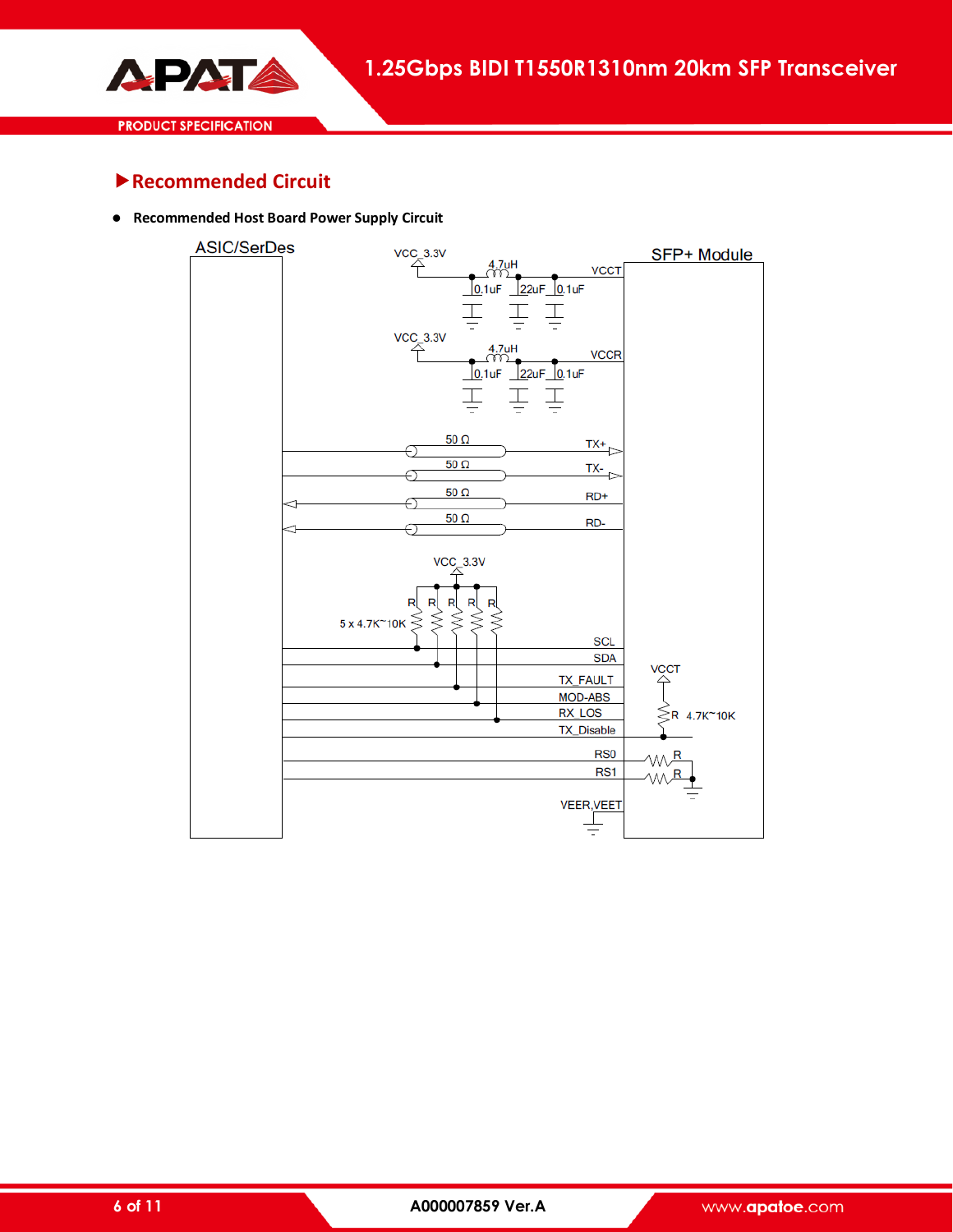

**EEPROM Information**



2 wire address 1010000X (A0h) 2 wire address 1010001X (A2h)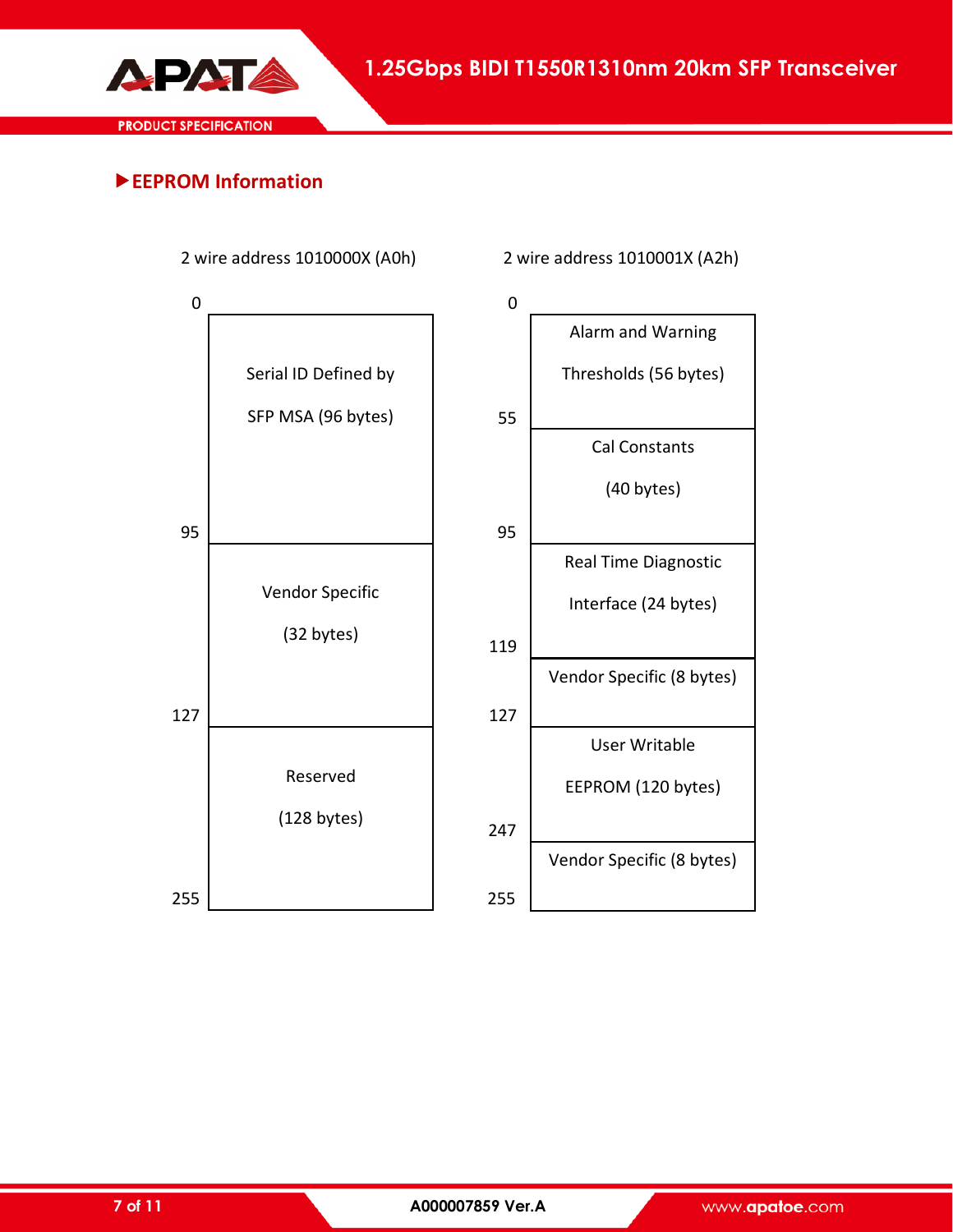

| <b>Memory Content Definition for Page A0h</b> |                |                   |                              |                                                              |  |  |
|-----------------------------------------------|----------------|-------------------|------------------------------|--------------------------------------------------------------|--|--|
| <b>Address</b>                                | <b>Size</b>    | <b>Name</b>       | <b>Description</b>           | <b>Value(Hex)</b>                                            |  |  |
| 0                                             | $\mathbf{1}$   | Identifier        | <b>SFP</b>                   | 03                                                           |  |  |
| $\mathbf{1}$                                  | $\mathbf{1}$   | Ext. Identifier   | MODE4                        | 04                                                           |  |  |
| $\overline{2}$                                | $\mathbf{1}$   | Connector         | LC                           | 07                                                           |  |  |
| $3 - 10$                                      | 8              | Transceiver       | SM 1000BASE-LX               | 00 00 00 02<br>00 00 00 00                                   |  |  |
| 11                                            | $\mathbf{1}$   | Encoding          | <b>NRZ</b>                   | 03                                                           |  |  |
| 12                                            | $\mathbf{1}$   | BR, nominal       | 1.25G                        | 0D                                                           |  |  |
| 13                                            | $\mathbf{1}$   | Reserved          | $\overline{\phantom{a}}$     | 00                                                           |  |  |
| 14                                            | $\mathbf{1}$   | Length (9um)-km   | 20KM                         | 14                                                           |  |  |
| 15                                            | $\mathbf{1}$   | Length (9um)-100m | 20KM                         | C8                                                           |  |  |
| 16                                            | $\mathbf{1}$   | Length (50um)     |                              | 00                                                           |  |  |
| 17                                            | $\mathbf{1}$   | Length (62.5um)   |                              | 00                                                           |  |  |
| 18                                            | $\mathbf{1}$   | Length (copper)   |                              | 00                                                           |  |  |
| 19                                            | $\mathbf{1}$   | Reserved          |                              | 00                                                           |  |  |
| $20 - 35$                                     | 16             | Vendor name       | "APATOE"(ASCII)              | 41 50 41 54<br>4F 45 20 20<br>20 20 20 20<br>20 20 20 20     |  |  |
| 36                                            | $\mathbf{1}$   | Reserved          | $\blacksquare$               | 00                                                           |  |  |
| 37-39                                         | 3              | Vendor OUI        |                              | <b>FA BA 85</b>                                              |  |  |
| 40-55                                         | 16             | Vendor PN         | "MTSBC55MI(C)L-STW"          | 4D 54 53 42<br>43 35 35 4D<br>49(43) 4C 2D 53<br>54 57 20 20 |  |  |
| 56-59                                         | 4              | Vendor rev        | "A"                          | 41 20 20 20                                                  |  |  |
| 60-61                                         | $\overline{2}$ | Wavelength        | 1550                         | 06 OE                                                        |  |  |
| 62                                            | $\mathbf 1$    | Reserved          |                              | 00                                                           |  |  |
| 63                                            | $\mathbf{1}$   | CC BASE           | Check sum of bytes 0 - 62    |                                                              |  |  |
| 64-65                                         | $\overline{2}$ | Options           | LOS, TX_FAULT and TX_DISABLE | 00 1A                                                        |  |  |
| 66                                            | $\mathbf{1}$   | BR, max           |                              | 00                                                           |  |  |
| 67                                            | $\mathbf 1$    | BR, min           |                              | 00                                                           |  |  |
| 68-83                                         | 16             | Vendor SN         | $\mathsf{ASC}\Pi$            |                                                              |  |  |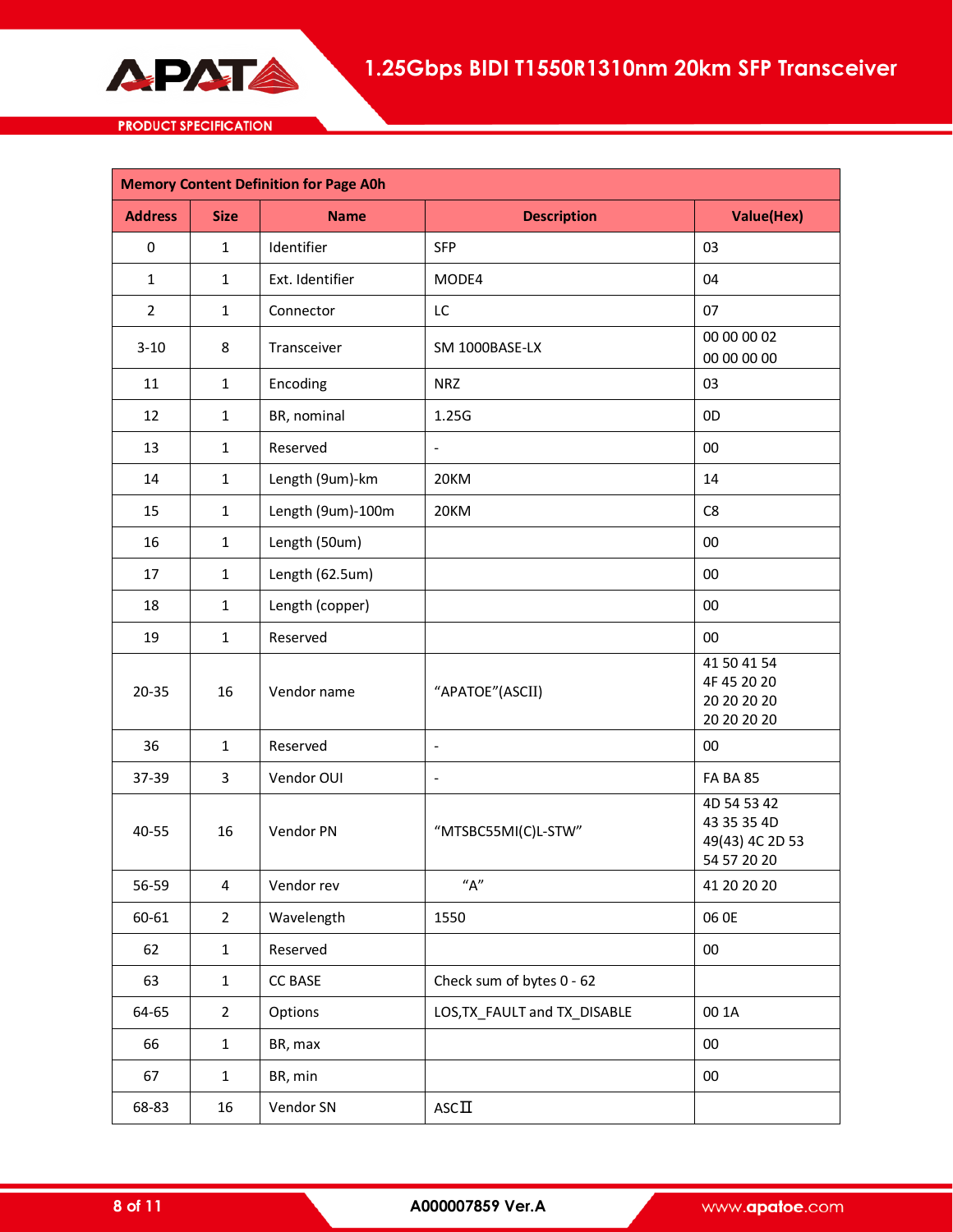

| 84-91  | 8  | Vendor date            | Year (2 bytes, Month (2 bytes),<br>Day (2 bytes)    |        |
|--------|----|------------------------|-----------------------------------------------------|--------|
| 92     |    | DDM Type               | Internal calibrated                                 | 68     |
| 93     |    | <b>Enhanced Option</b> | LOS, TX FAULT and Alarm/waming flags<br>implemented | F0     |
| 94     |    | SFF-8472 Compliance    | SFF-8472 Rev12.2                                    | 08     |
| 95     | 1  | <b>CC EXT</b>          | Check sum of bytes 64 - 94                          |        |
| 96-127 | 32 | Vendor specific        |                                                     | All 20 |

| Alarm and Warning Thresholds (Serial ID A2h) |                       |            |          |                       |                       |  |  |
|----------------------------------------------|-----------------------|------------|----------|-----------------------|-----------------------|--|--|
| Parameter(Unit)                              | Temp( ${}^{\circ}C$ ) | Voltage(V) | Bias(mA) | <b>TX Power (dBm)</b> | <b>RX Power (dBm)</b> |  |  |
| High Alarm                                   | 95(80)                | 3.63       | 80       | $-1$                  | $-1$                  |  |  |
| Low Alarm                                    | $-55(-15)$            | 2.97       | 0        | $-11$                 | $-25$                 |  |  |
| <b>High Warning</b>                          | 85(70)                | 3.47       | 70       | $-2$                  | $-2$                  |  |  |
| Low Warning                                  | $-40(-5)$             | 3.14       | 0        | $-10$                 | $-24$                 |  |  |

| <b>Digital Diagnostic Monitoring Characteristic</b> |      |                                                         |                 |  |  |  |
|-----------------------------------------------------|------|---------------------------------------------------------|-----------------|--|--|--|
| <b>Parameter</b>                                    |      | <b>Range</b>                                            | <b>Accuracy</b> |  |  |  |
| <b>Transceiver Temperature</b>                      |      | Recommended operation conditions                        | ±3°C            |  |  |  |
| Supply Voltage                                      | Vcc. | Recommended operation conditions                        | ±3%             |  |  |  |
| <b>TX Bias Current</b>                              | Id   | Id: 1-100mA, Recommended operation conditions           | ±10%            |  |  |  |
| <b>TX Output Power</b>                              | Po   | Po:-9~-3dBm, Recommended operation conditions<br>±3dB   |                 |  |  |  |
| <b>Received Optical Power</b>                       | Pi   | Pi: -23~-3dBm, Recommended operation conditions<br>±3dB |                 |  |  |  |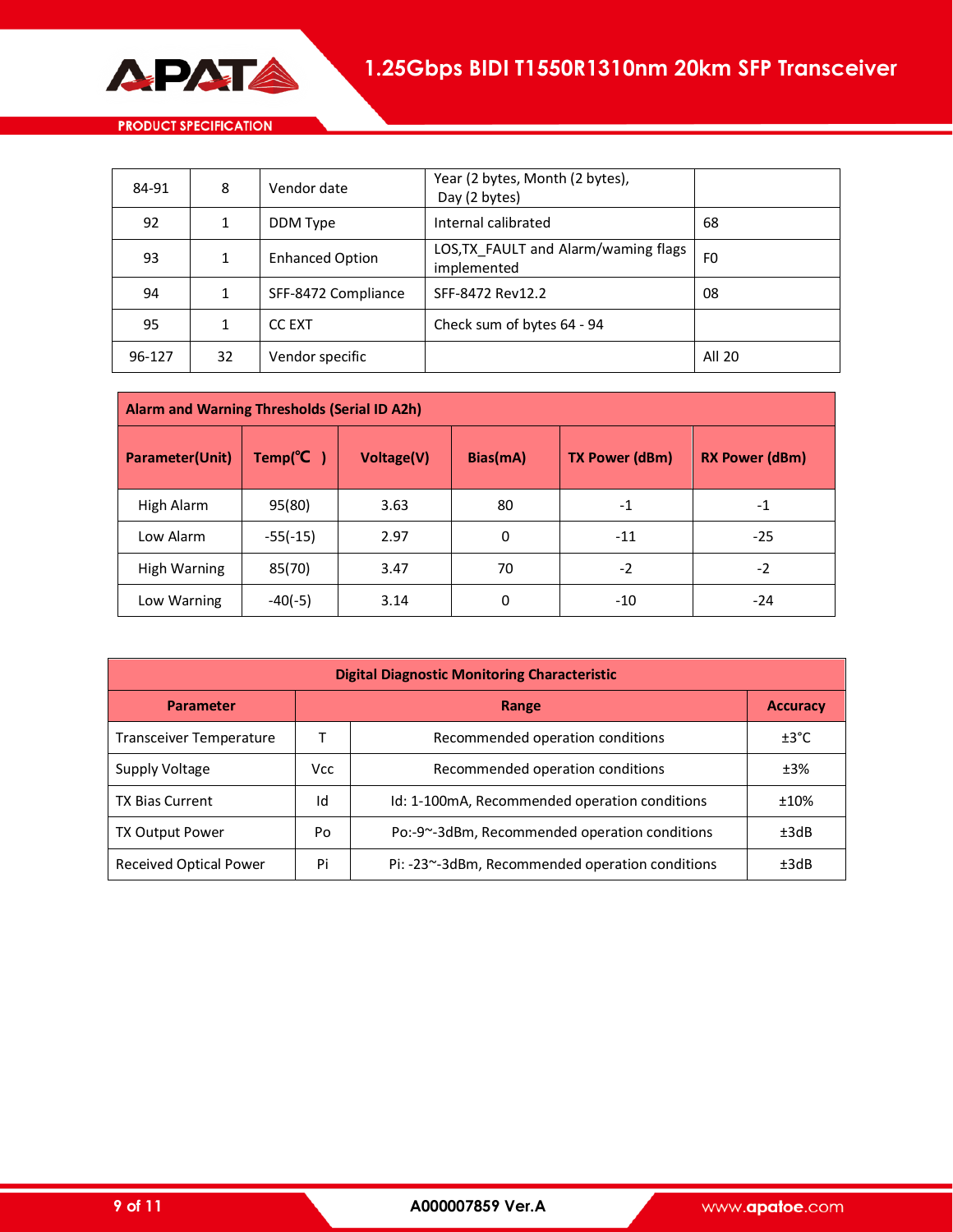

**Mechanical Dimension** 









**(Unit: mm )**

## **Specification for Environment Protection**

The material (Excluded exempted material) comply with threshold value of RoHS6 banned substance in homogenous material.

## **Package Information**

This is the executive standard of product package of APATOE. Please contact our sales representative for your customized requirements, includes label/package/customized programmed EEPROM information, etc.